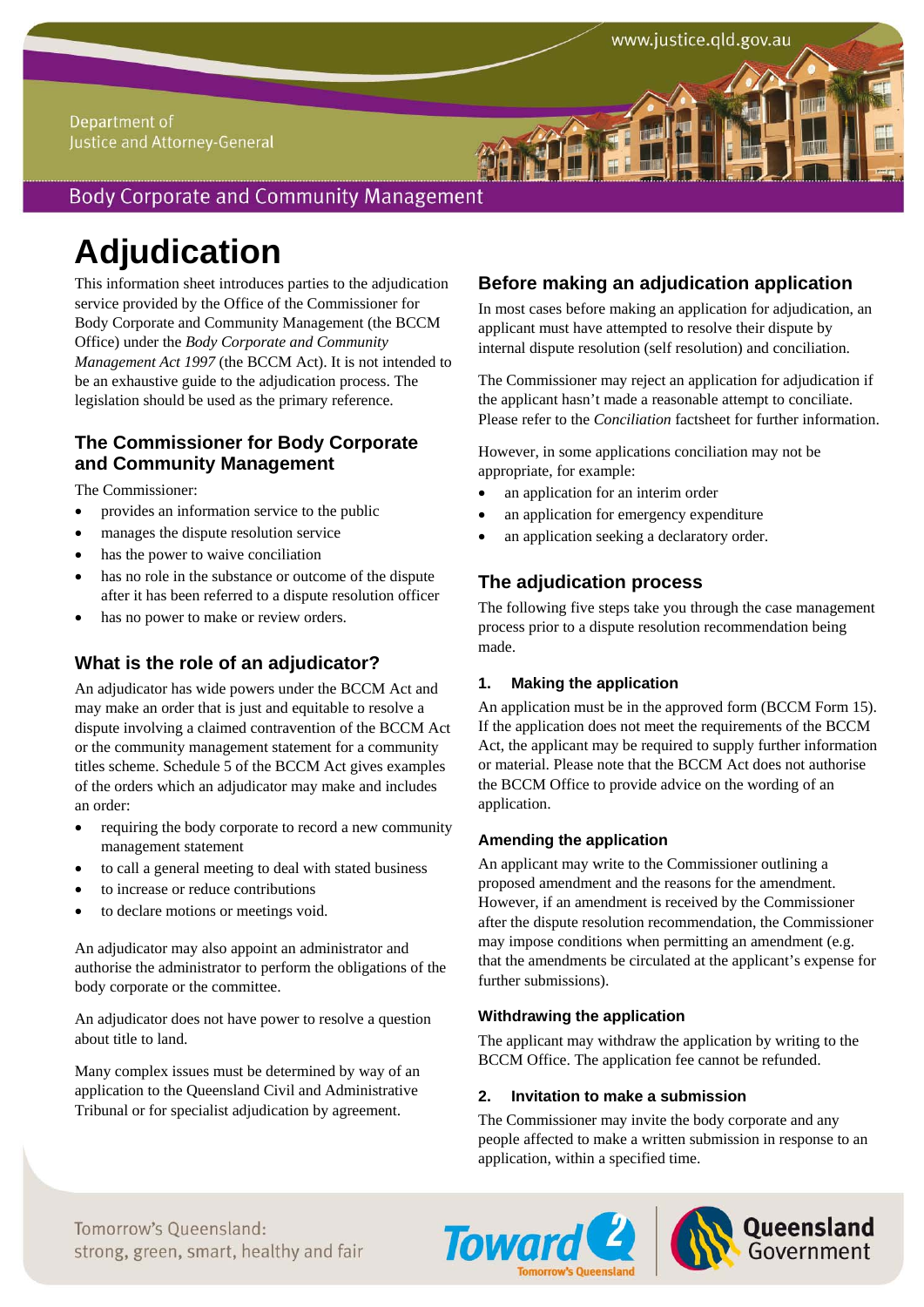#### **3. The right to inspect submissions**

The applicant, the body corporate or a member of its committee, or a person who has made a submission on the application may apply to the Commissioner to inspect and obtain copies of the application and all submissions, on payment of the prescribed fee (refer to the 'Guide to completing an Adjudication Application Form').

#### **4. The applicant's right of reply**

After inspecting or obtaining copies of submissions, the applicant may make a written reply to submissions within the time specified by the Commissioner. The reply should not raise new issues. If it does, the resolution of the dispute may be delayed while the reply is circulated for further submissions. Other parties do not have a right of reply.

#### **5. Dispute resolution recommendation**

The Commissioner must make an assessment of the most effective way to resolve the dispute after the reply period has expired. The possible dispute resolution recommendations are:

- adjudication
- departmental conciliation
- mediation
- specialist mediation or specialist conciliation.

#### **Adjudication**

If a matter is referred to a departmental adjudicator within the BCCM Office, the cost is included in the fee for lodging the application. The Act gives adjudicators broad investigative powers, including the power to:

- request information, such as expert reports
- interview the parties or other people
- inspect body corporate records, lots, or common property in a community titles scheme.

After considering the application, submissions, the applicant's reply to submissions, and any additional information, the departmental or specialist adjudicator will make a formal order determining the dispute. People entitled under the BCCM Act will automatically receive copies of orders.

An adjudicator may dismiss an application considered to be frivolous or vexatious, or if an applicant unreasonably fails to comply with a requirement of an adjudicator. Costs of up to \$2000 can be awarded against an applicant to compensate the other party for loss arising from an application that is considered frivolous or vexatious.

## **Departmental conciliation**

The Commissioner may recommend departmental conciliation. Conciliation encourages open and honest discussion between the parties, with the assistance of an independent third party knowledgeable in the legislation, with a view to entering into an agreement to resolve the dispute. This process may also improve communication and reduce the incidence of future disputes.

## **Mediation**

Dispute Resolution Centre (DRC) mediation is a free service provided by the Department of Justice and Attorney-General. On referral, DRC will arrange a meeting between the parties and a trained mediator. However, parties can use this service at anytime before or after an application is lodged.

#### **Specialist adjudication, specialist mediation or specialist conciliation**

This may be appropriate where, for example, the issues are of a complex contractual nature or require the expertise of a qualified person such as an engineer. Before the Commissioner can recommend this option, the parties must agree on the person to be appointed and who will pay the specialist's fees. Usually parties share the cost. The Commissioner must also be satisfied that the nominated person has appropriate qualifications, experience and standing to perform the role.

#### **Possible outcomes from conciliation and mediation**

If an agreement is reached, the parties document and sign their own agreement. They can also request that the agreement be formalised. Provided the agreement does not contravene the BCCM Act, an adjudicator may make an enforceable consent order based on the terms of the agreement.

If the dispute is not resolved by mediation or conciliation, the Commissioner can make a further dispute resolution recommendation. Anything said or done at mediation or conciliation is inadmissible in adjudication or other proceedings.

## **Enforcement of adjudicators orders**

An order can be enforced in the Magistrates Court by a person in whose favour the order is made. Please refer to the *Enforcement of adjudicators' orders and penalties* factsheet for further information.

## **Contravention of orders**

A person who contravenes an order commits an offence. The applicant, the body corporate, a person in whose favour the order is made, or an administrator for the scheme may initiate a proceeding for an offence in the Magistrates Court. The maximum penalty is 400 penalty units. One penalty unit currently equals \$100 (*Penalties and Sentences Act 1992*) so the maximum penalty is \$40 000.